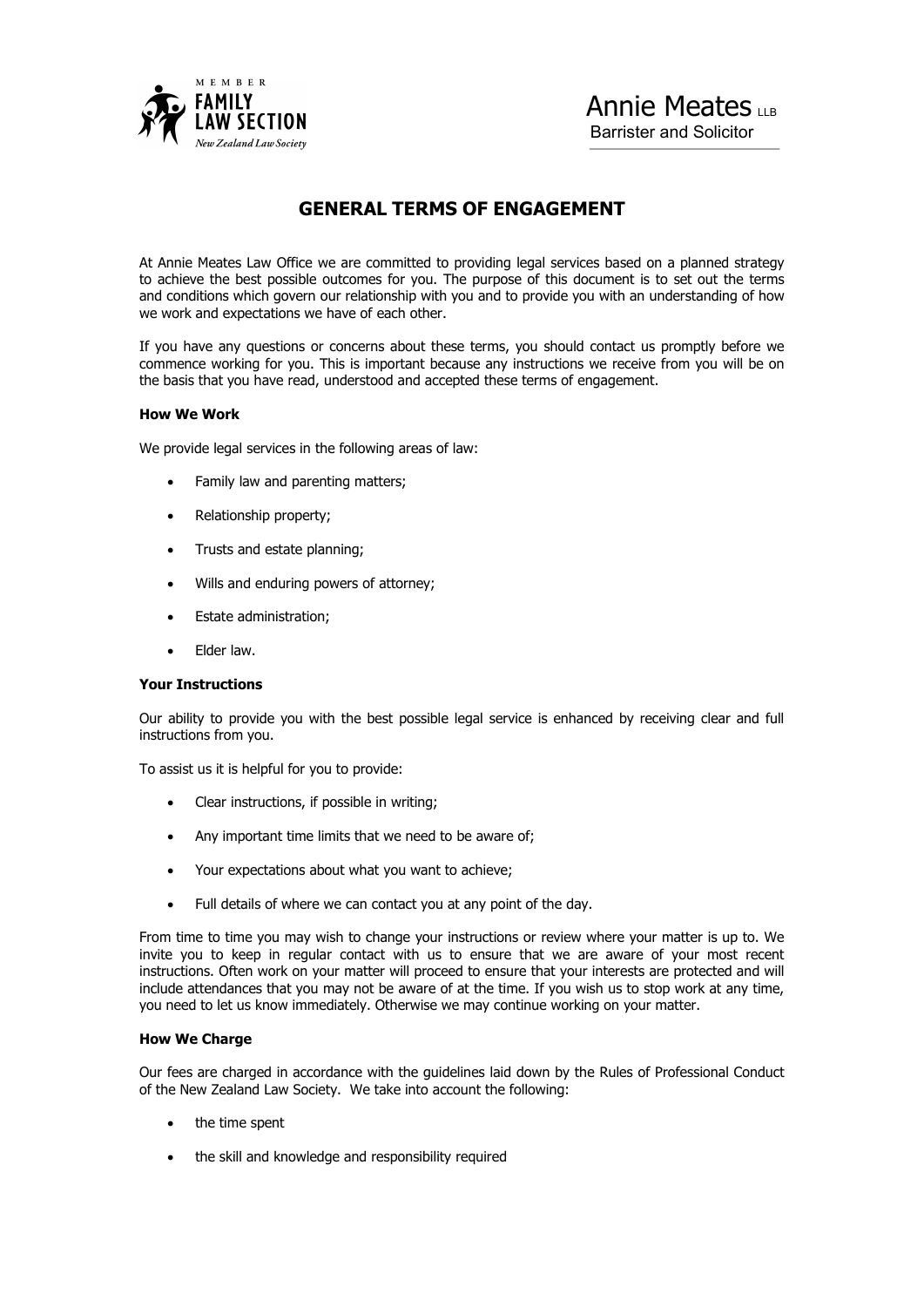

Barrister and Solicitor

- the value of the property involved
- the complexity, novelty, importance and urgency of the matter
- the reasonable cost of running a law practice
- the result
- the importance of the matter to you
- the number and importance of the documents prepared or perused.

The relevant importance of the factors set out above will vary according to the particular circumstances of each transaction.

To assist us in determining the appropriate charge for work done for you, a record is kept of all the time spent working for you. We charge an hourly rate of \$250.00 plus GST for family matters and \$300.00 plus GST for relationship property matters. We like to discuss our fees before we take instructions from you so all parties are clear about the legal costs expected, any arrangements made for payment and when payments are due.

#### **Additional Charges**

Usually we will charge you not only for the legal services rendered but also for other ancillary services provided. These can include use of our facsimile and photocopying machines, telephone calls including long-distance calls and mobile calls and postage charges. To provide certainty we capture those additional costs as part of a communication charge.

We are often required to pay disbursements on your behalf during a transaction. They can include courier fees, filing and registration fees with government agencies, barrister's fees and any other type of agency fee that we are required to account for. Those charges will be specifically itemised on your invoice.

Where we are being asked to pay money out on your behalf, we will request payment from you for those amounts beforehand so that payment can be made. For example, that can include payment for court filing fees, LIM reports, valuations and registration fees.

#### **Estimate of Fees**

Where possible we will give you an estimate of the fees you are likely to incur with us. The estimate will be our "best guess" as to what the fee is likely to be. If however the work does not proceed as we expected due to unexpected complications or the work proves to be more complicated than originally anticipated, we will charge for all the additional work done. Any estimate given will be on a GST exclusive basis.

Where we become aware that the estimate is likely to be exceeded we will advise you of the reasons and obtain your further instructions.

Sometimes, especially in lengthy, urgent or complex matters we may ask for a substantial deposit before work can commence. In the meantime, we expect that our monthly invoices will be met in full as per the terms and conditions set out below unless an alternative arrangement has been agreed by us.

#### **Our Billing Policy**

It is our normal policy to bill you on a monthly basis. This assists by spreading payments over time and also enables you to keep track of how much the work is costing. Each invoice we send you is separate from any other. Where requested, an alternative arrangement may be agreed upon.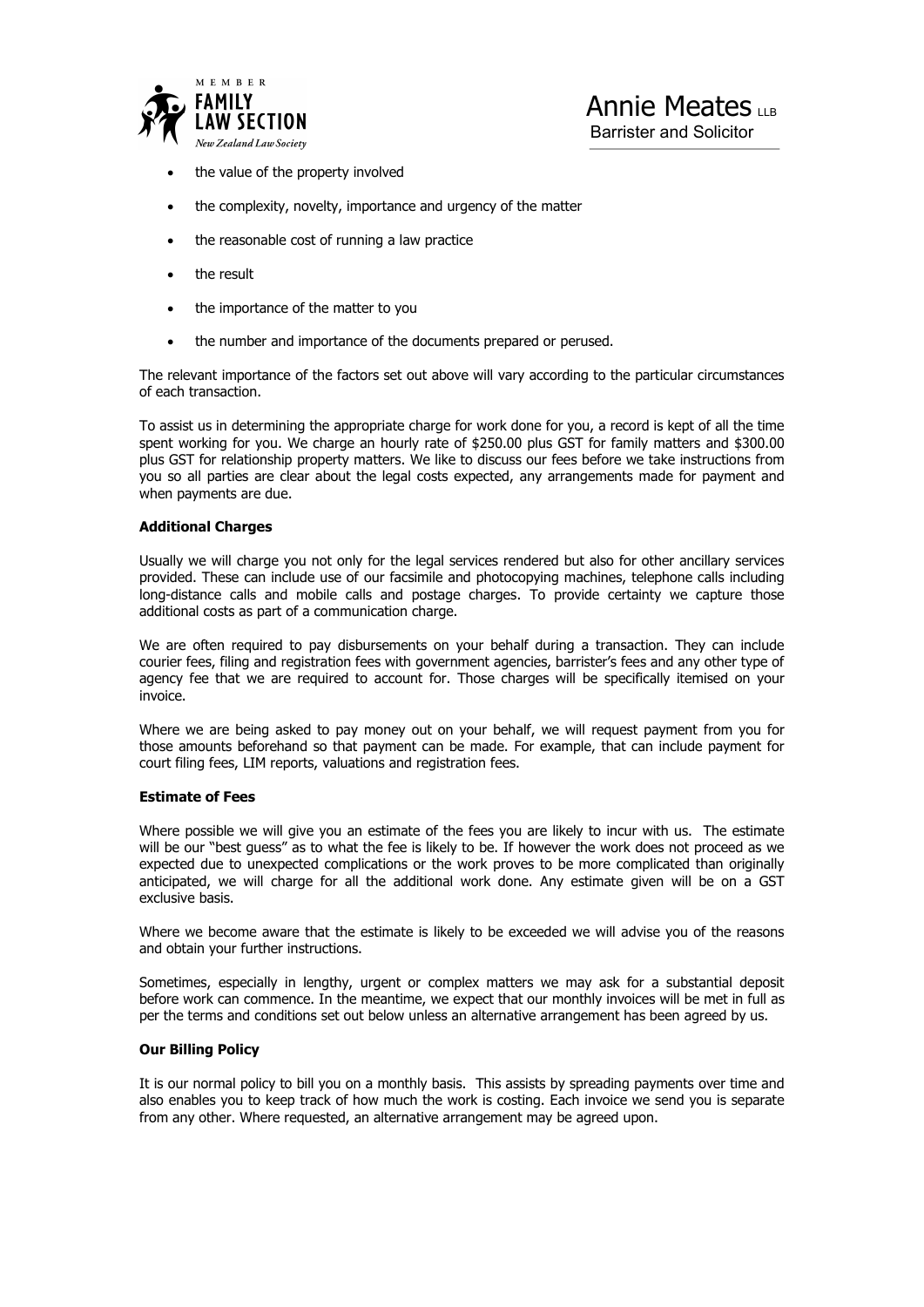

# Annie Meates

Barrister and Solicitor

Generally property and similar transactional matters may be billed at the time of settlement or on completion of the work. However we may require payments prior to that to meet additional charges that we are required to pay out on your behalf.

If you require any clarification in relation to the invoice you receive from us, please let us know immediately. It is to the benefit of our relationship with you that any issues regarding our accounts are dealt with as soon as they arise.

#### **Payment of Our Invoices**

Our accounts are due within seven days of the issue of our invoice. If we are holding money for you we may deduct the account from that money and will provide you with a full statement.

If you anticipate any difficulty in paying our accounts for whatever reason you must immediately contact us upon receipt of our invoice to discuss the matter.

#### **Late Payment**

In the event that payment of our accounts are not made on time, we reserve the right to immediately stop working on any matters where we are working for you.

We also have the right to retain possession of your file and any documents belonging to you until we are paid.

If you default in your payment obligations to Annie Meates, then we reserve the right to provide information of such default, to list your default and to seek recovery thereof.

If payment is late, we may charge interest on the unpaid account at 1.5% per month until payment is received and we reserve the right to pass on to you all legal and collection costs incurred in recovering payments from you.

#### **Information About You**

You authorise us to:

- (a) Collect and hold personal and credit information about you from any source we consider appropriate. We may use this information to determine your credit worthiness, credit history or credit capacity, for debt collection or any related purpose, or for providing you with information about our services; and
- (b) Disclose the personal and credit information to anyone else (including our related parties) for the purposes set out above.

You must notify us of any changes in circumstances that may affect the accuracy of any personal or credit information that we have collected about you under these Terms.

If you are an individual, you may access and request correction of any personal or credit information that we have collected about you, subject to the restrictions in the Privacy Act 1993.

#### **Termination**

You may terminate our representation at any time, with or without cause by notifying us in writing. If such termination occurs, papers and property which you have provided to us will be returned promptly upon receipt of payment of outstanding fees and costs. Outline files pertaining to the transaction will be retained.

We are subject to the Code of Professional Responsibility for Barristers and Solicitors which lists several types of conduct or circumstances that require or allow us to withdraw from representing a client, including for example: non-payment of fees and costs, misrepresentation or failure to disclose material facts, action contrary to our advice and conflict of interest with another client. We try to identify in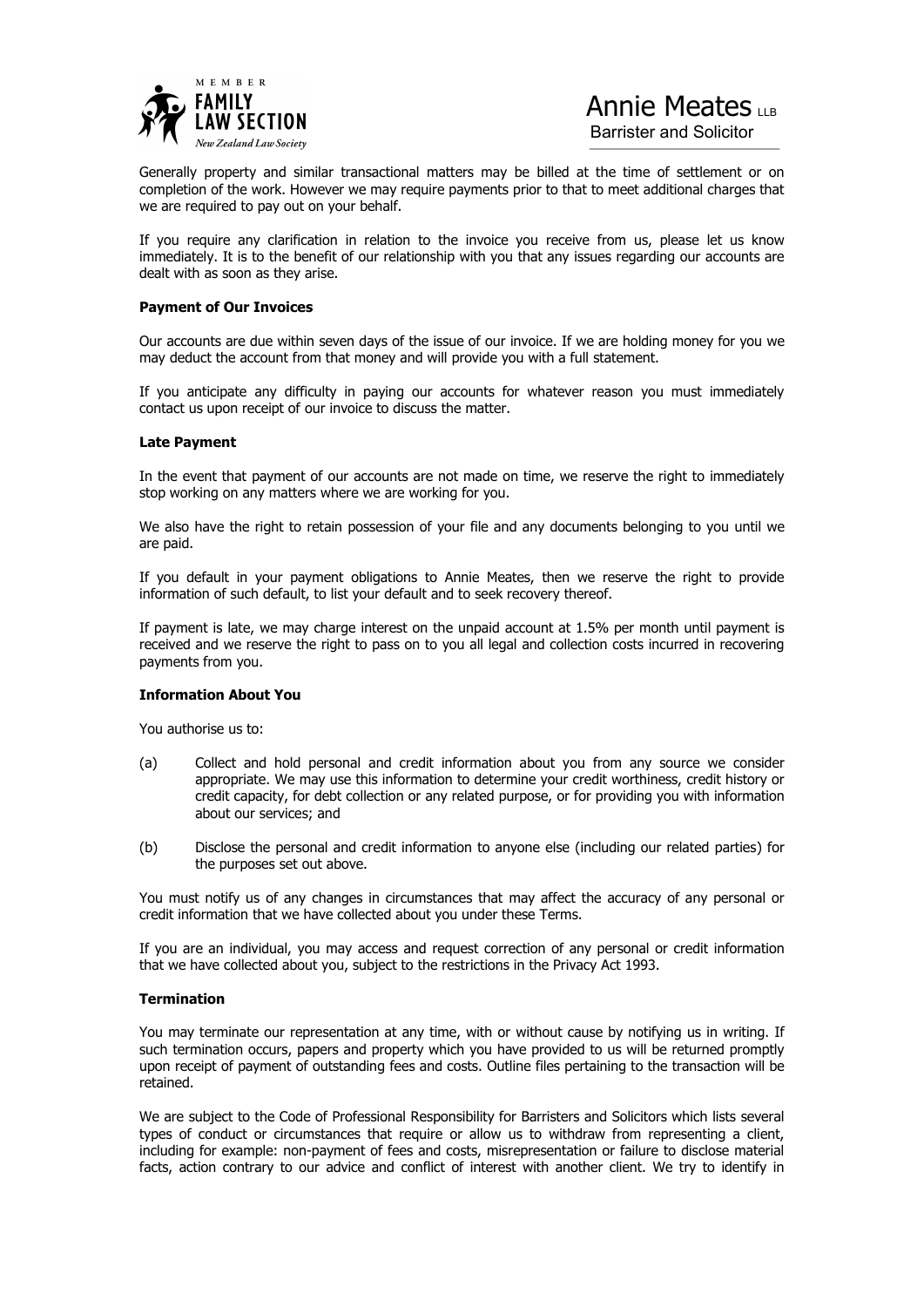



Barrister and Solicitor

advance and discuss with you a situation which may lead to a withdrawal and if withdrawal ever becomes necessary we would give written notice of that occurring.

#### **Commissions**

If we place funds on an interest-bearing deposit in our trust account on your behalf, we may charge a reasonable commission out of the interest for arranging and administering the deposit.

#### **Client Information**

Attached is information required by the Rules of Conduct and Client Care for Lawyers of the New Zealand Law Society.

#### **General**

We trust that the above terms and conditions provide clarity about our relationship with you. If you have any questions about these terms of engagement please let us know. We look forward to working with you and providing you with a service that is, in all respects, excellent.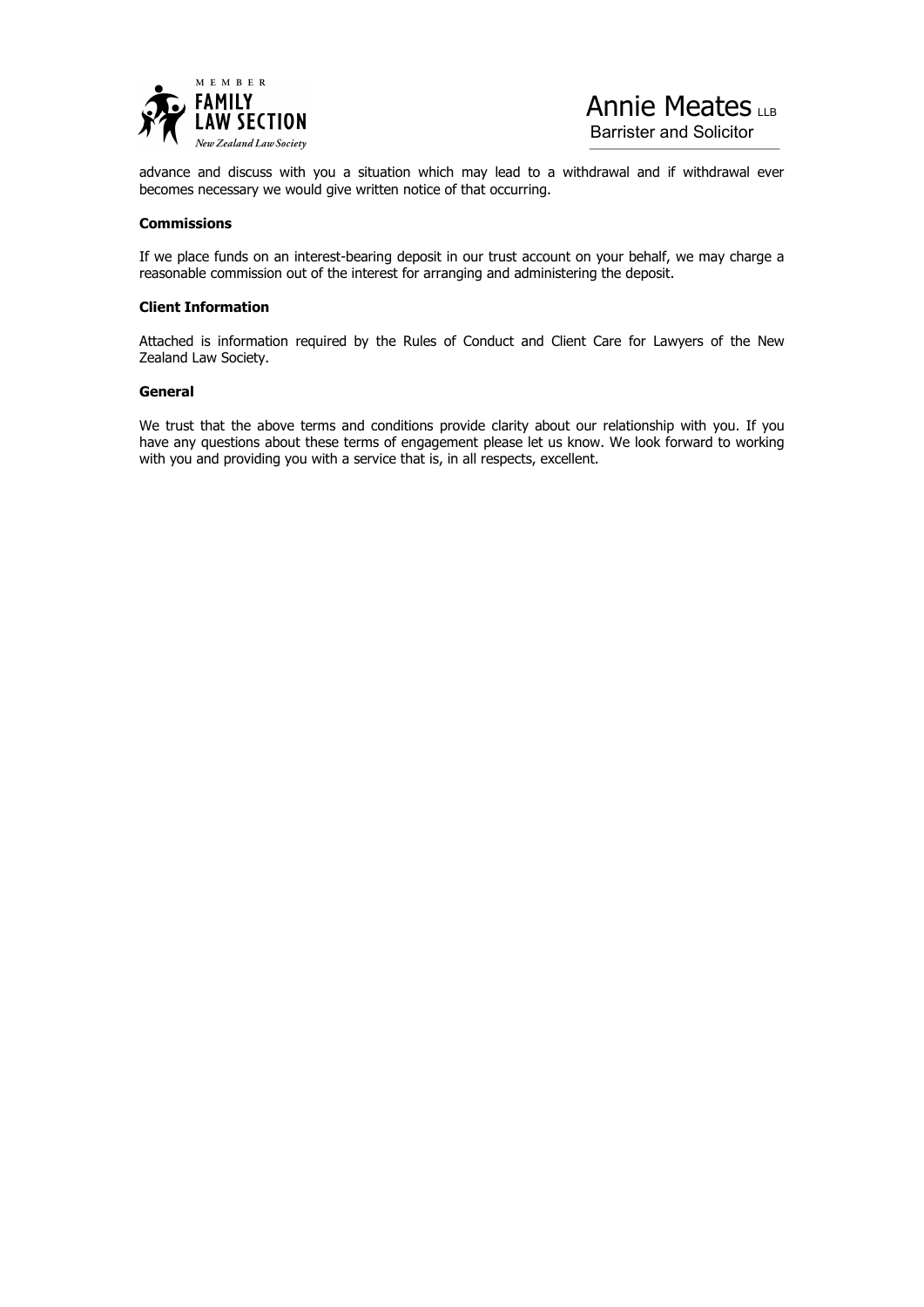

## **INFORMATION FOR CLIENTS**

Set out below is the information required by the Rules of Conduct and Client Care for Lawyers of the New Zealand Law Society ("Law Society").

#### 1. **Fees**

 The basis on which fees will be charged is set out in our letter of engagement. When payment of fees is to be made is set out in our Standard Terms of Engagement.

 We may deduct from any funds held on your behalf in our trust account any fees, expenses or disbursements for which we have provided an invoice.

#### 2. **Professional Indemnity Insurance**

 We hold professional indemnity insurance that meets or exceeds the minimum standards specified by the Law Society. We will provide you with particulars of the minimum standards upon request.

## 3. **Lawyers' Fidelity Fund**

 The Law Society maintains the Lawyers' Fidelity Fund for the purpose of providing clients of lawyers with protection against pecuniary loss arising from theft by lawyers. The maximum amount payable by the Fidelity Fund by way of compensation to an individual claimant is limited to \$100,000. Except in certain circumstances specified in the Lawyers and Conveyancers Act 2006, the Fidelity Fund does not cover a client for any loss relating to money that a lawyer is instructed to invest on behalf of the client.

### 4. **Complaints**

We maintain a procedure for handling any complaints by clients, designed to ensure that a complaint is dealt with promptly and fairly.

 If you have a complaint about our services or charges, you may refer your complaint to the person in our firm who has overall responsibility for your work.

 If you do not wish to refer your complaint to that person, or you are not satisfied with that person's response to your complaint, you may refer your complaint to Annie Meates.

They may be contacted as follows:

- by letter;
- by email to annie@anniemeates.co.nz;
- by telephone to Annie Meates on 832 2775.

The Law Society operates the Lawyers Complaints Service and you are able to make a complaint to that service. To do so, phone **0800 261 801** and you will be connected to the nearest Complaints Service Office, which can provide information and advice about making a complaint.